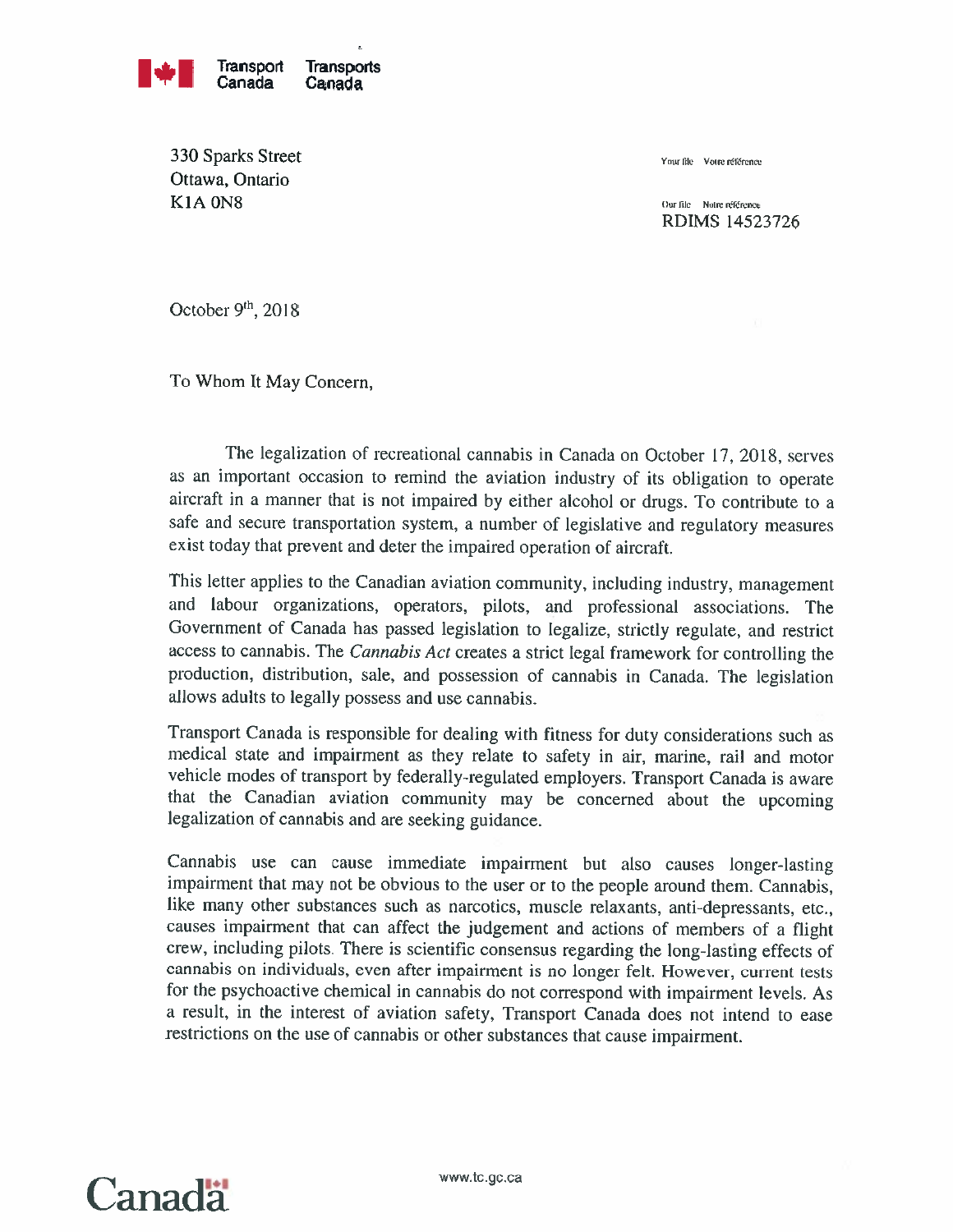

Impairment caused by cannabis use is <sup>a</sup> serious issue for Transport Canada given its potential to threaten aviation safety. Despite the impending legalization of cannabis, Transport Canada has an existing regulatory framework in place concerning impairment. Pursuant to the Aeronautics Act and the Canadian Aviation Regulations (CARs), regulations and medical standards address the consumption of drugs and alcohol by certificate holders, such as pilots. The CARs, under section 602.03, set out the rules governing alcohol and drug use by crew members:

canadian Aviation Regulations (SORJ96-433) Section 602.03 No person shall act as <sup>a</sup> crew member of an aircraft:

- (a) Within eight hours after consuming an alcoholic beverage;
- $(b)$  While under the influence of alcohol; or
- (c) While using any drug that impairs the person's faculties to the extent that the safety of the aircraft or of persons on board the aircraft is endangered in any way.

Currently, the use of cannabis is <sup>a</sup> disqualifying factor for obtaining <sup>a</sup> medical certificate to fly or control aircraft. The CARs currently provide that all members of <sup>a</sup> flight crew, such as pilots, are prohibited from working while using any drug (legal or illegal) that impairs faculties to the extent that the safety of the aircraft or people on board is endangered in any way. The definition of <sup>a</sup> drug includes cannabis and, therefore, these regulations will continue to apply once the Cannabis Act comes into force.

Transport Canada has <sup>a</sup> robust medical protocol and testing regime in place in order to address substance abuse disorders. Canadian medical certificate holders with a known diagnosis of substance abuse may be subject to no-notice drug and alcohol testing to ensure compliance with the abstinence provisions of their certificate.

Taking cannabis, and products containing it, across any international border is illegal and can result in serious criminal penalties in Canada and in other countries, including the United States. The import and export of cannabis will remain illegal after the legalization of cannabis in Canada, and also when travelling to or returning from jurisdictions with legalized or decriminalized cannabis. This includes cannabis for medical purposes.

Each country or territory decides who can enter or exit through its borders. The Government of Canada cannot intervene on your behalf if you do not meet your destination's entry or exit requirements. During state control procedures, pilots or other crew members may be denied entry to <sup>a</sup> foreign country, including the United States, if they have previously used cannabis products, even if these products were used legally in Canada.

Transport Canada remains committed to ensuring <sup>a</sup> robust evidence-based regulatory framework when evaluating the various policy options and measures needed to mitigate impairment risks. In collaboration with Justice Canada, Health Canada, and Public